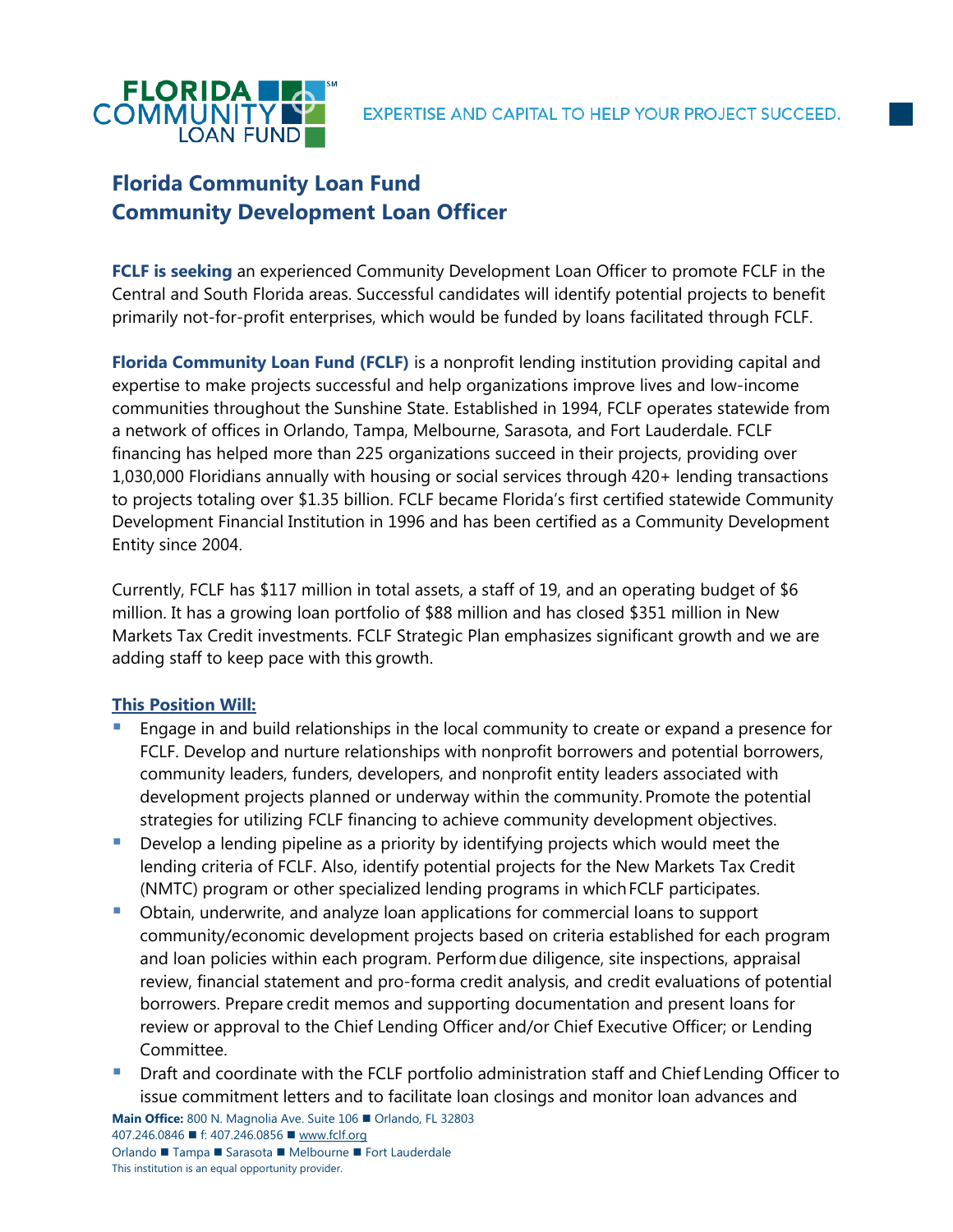disbursements.

- **Monitor borrower relationships for borrower needs or difficulties. Increase, extend, modify** and restructure loans as needed. Mitigate loan portfolio risk through coordination of postclosing technical assistance, extensions, restructurings and work-outs.
- Assist in the preparation of monthly Lending Committee material by contributing to reporting. Participate in periodic portfolio evaluations including presentation of recommendations for loan grades. Assist in the preparation of periodic written reports regarding the status of loan request and applications.
- **Partner with technical assistance providers to deliver training services to prepare potential** borrowers for the borrowing process.
- **Participate in workshop, marketing and promotional activities and materials development for** FCLF. Make workshop presentations and participate in forums which inform the public and special audiences about the opportunities for borrowers offered by the FCLF.

## **Location**

Central or South Florida – to be determined

## **Requirements:**

- BS degree in Finance, Business or equivalent combination of education and experience.
- A minimum of 5 years of experience in the commercial/community development/real estate lending, public finance and/or multifamily development fields is required. Multiple sector experience is preferred.
- **•** Demonstrated ability to source, evaluate and underwrite commercial lending projects, preferably in the community/economic development field.
- Knowledge of and experience in community development financial analysis; other underwriting experience is preferred.
- Ability and experience in delivering services consultatively to diverse constituencies required.
- **Experience working in low-income communities.**
- **Dutstanding communication skills, both spoken and written.**
- **Maturity, initiative, and flexibility required.**
- Ability to work independently and coordinate with others located across the state.
- **IF** skills and the ability to quickly adapt to software.
- **Analytical / quantitative analysis skills.**
- **Qualitative analysis and creative thinking skills.**
- **•** Organizational skills.
- **Self-motivation skills.**
- Research skills.
- Ability to meet deadlines and cope with pressure.

#### **Compensation & Benefits:**

This position offers the unique opportunity to join an innovative organization with the vision and expertise to make a difference in disadvantaged communities throughout Florida.

A competitive compensation package